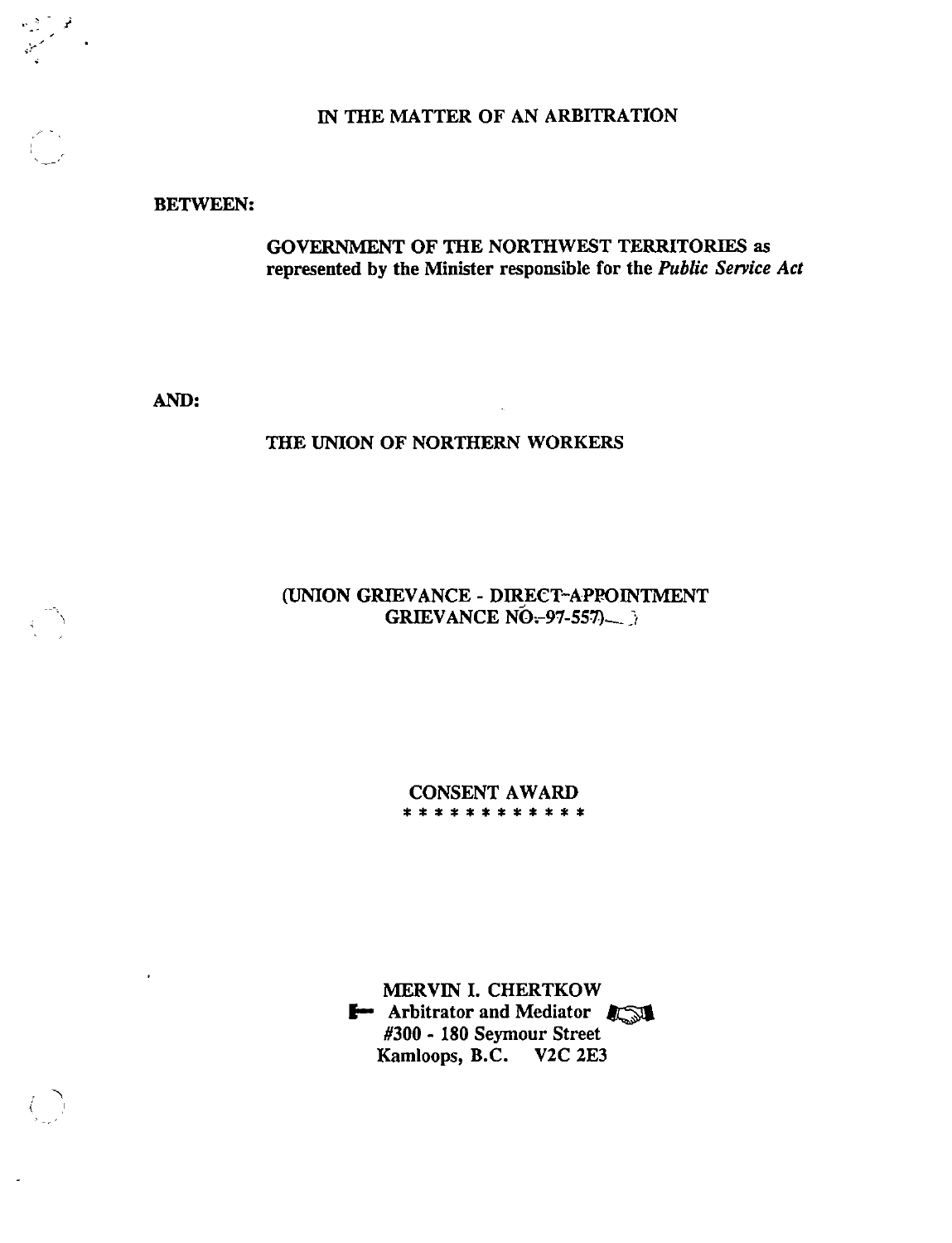## IN THE MATTER OF AN ARBITRATION

#### BETWEEN:

 $\mathcal{A}$ 

 $\left(\begin{array}{c} 1 \ 1 \end{array}\right)$ 

# GOVERNMENT OF THE NORTHWEST TERRITORIES as represented by the Minister responsible for the Public Service Act

(hereinafter called the "employer")

AND:

## THE UNION OF NORTHERN WORKERS

(hereinafter called the "union")

## (UNION GRIEVANCE - DIRECT APPOINTMENT GRIEVANCE NO. 97-557)

#### BOARD OF ARBITRATION

Mervin I. Chertkow - Single Arbitrator

#### ADVOCATES

Sharilyn Alexander - for the employer Chris Dann - for the union

#### DATE AND PLACE OF HEARINGS

April 28th, 1998 at Yellowknife, N.W.T.

# DATE OF CONSENT AWARD

May 4th, 1998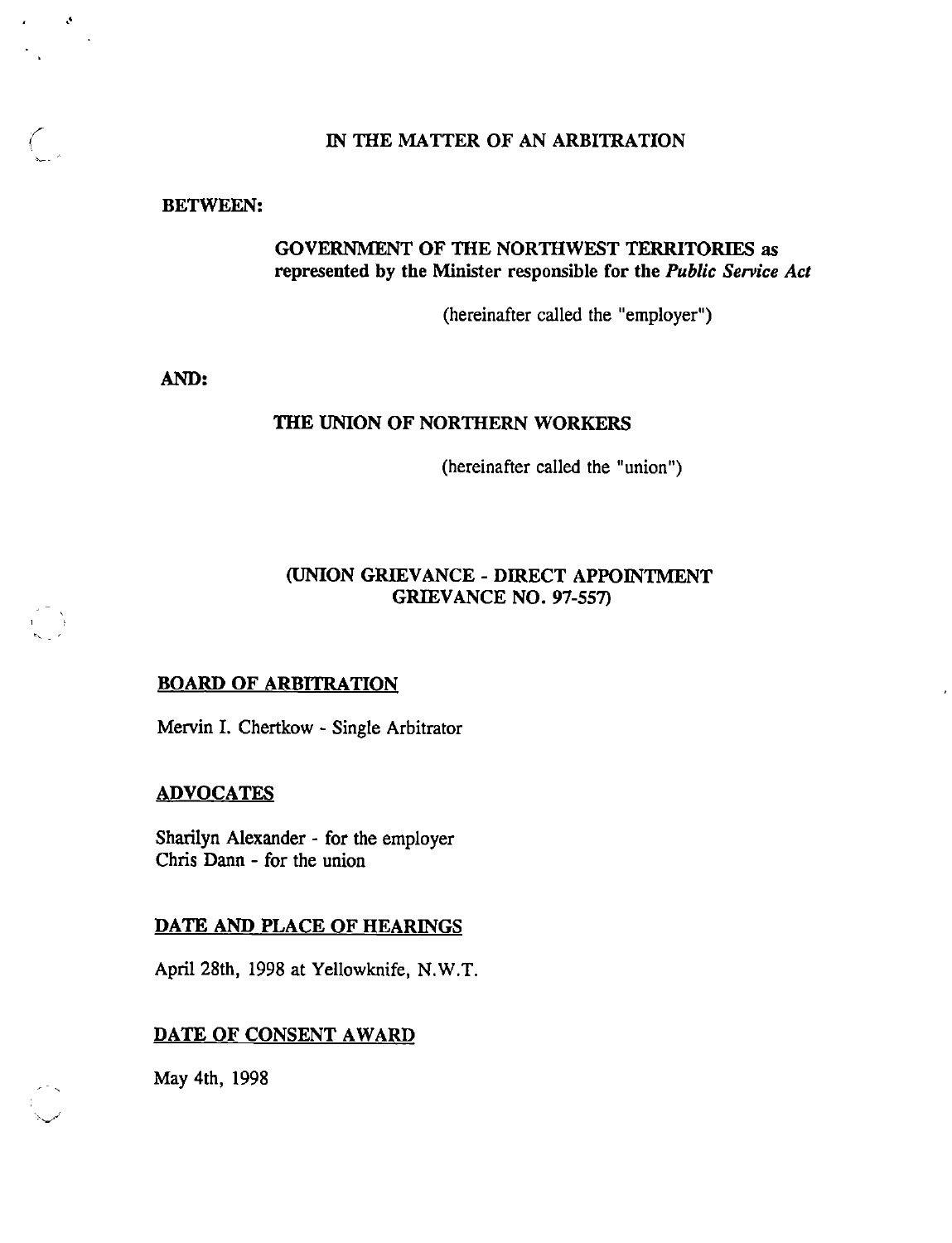#### CONSENT AWARD

J.

 $\mathbf I$ 

This arbitration was heard under the expedited arbitration procedure as set out in article 37.27 of the collective agreement between the parties.

This grievance involves an issue of severance priority for laid off employees as set out in article 32.02 (b) (ii) of the collective agreement between the parites. It provides;

> The lay-off shall be provided priority staffing for one (1) year from the last day of the lay-off notice period. Where a lay-off accepts an appointment that is not indeterminate the lay-off shall continue to be provided priority staffing for the length of the appointment plus three (3) months. At no time will the length of the priority status be less than one (1) year.

The parties filed an Agreed Statement of Facts as follows;

- 1. Mr. T.J. MacDonald was a casual employee at the River Ridge Secure Facility in Fort Smith, NT. In the summer of 1997 he was directly appointed to a full-time indeterminate Youth Officer position with out competition.
- 2. Two former employees, Beverly Allard and Brenda McLeod, of the Trail Cross Child Care Facility in Fort Smith were on the Priority Staffing list. Neither was informed that a Youth Officer position at River Ridge was available. Neither was given an oppor tunity to apply for the position.